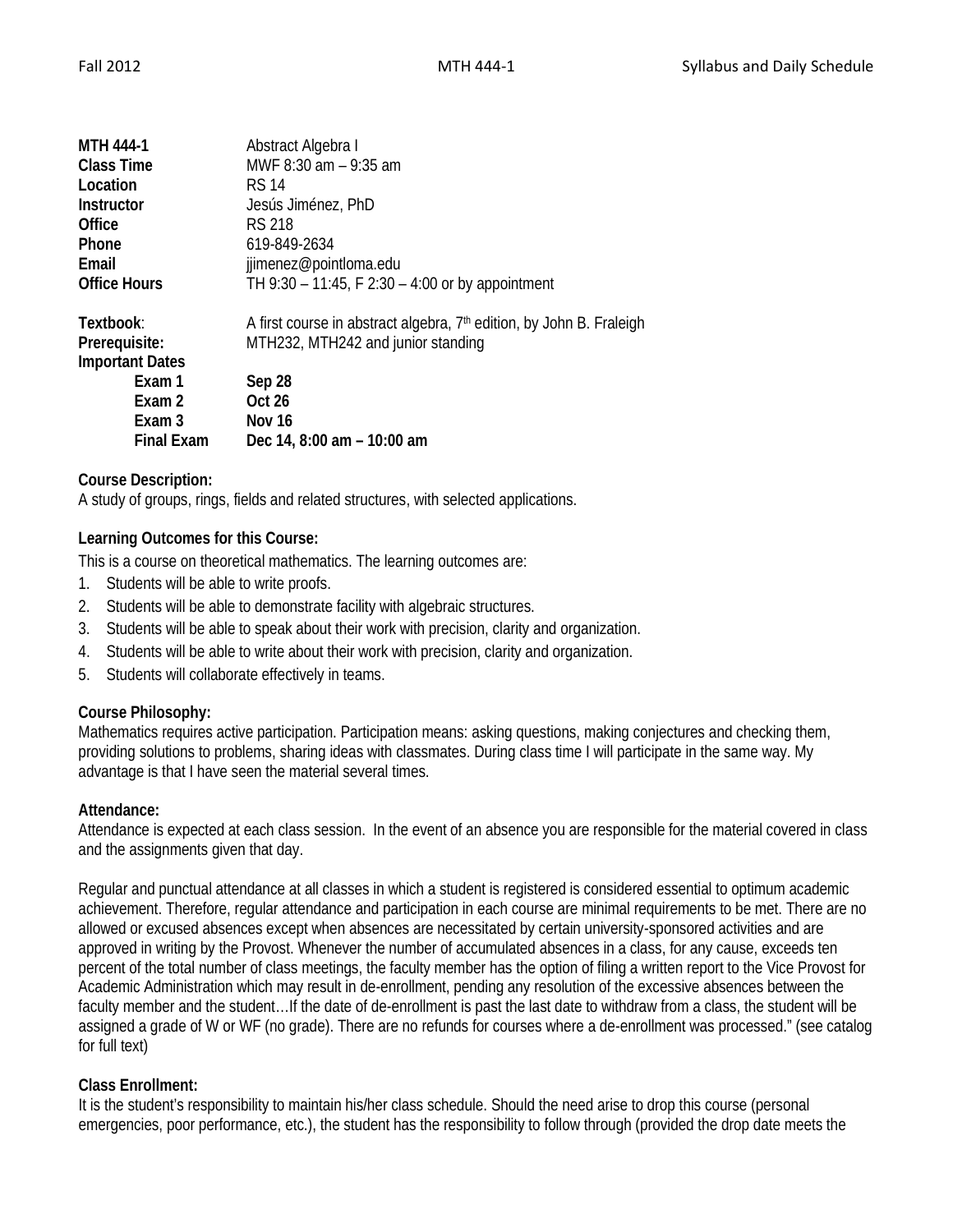stated calendar deadline established by the university), not the instructor. Simply ceasing to attend this course or failing to follow through to arrange for a change of registration (drop/add) may easily result in a grade of F on the official transcript.

### **Academic Accommodations:**

While all students are expected to meet the minimum academic standards for completion of this course as established by the instructor, students with disabilities may require academic accommodations. At Point Loma Nazarene University, students requesting academic accommodations must file documentation with the Disability Resource Center (DRC), located in the Bond Academic Center. Once the student files documentation, the Disability Resource Center will contact the student's instructors and provide written recommendations for reasonable and appropriate accommodations to meet the individual needs of the student. This policy assists the university in its commitment to full compliance with Section 504 of the Rehabilitation Act of 1973, the Americans with Disabilities (ADA) Act of 1990, and ADA Amendments Act of 2008, all of which prohibit discrimination against students with disabilities and guarantees all qualified students equal access to and benefits of PLNU programs and activities.

Students with learning disabilities who may need accommodations should discuss options with the instructor during the first two weeks of class.

### **Academic Honesty:**

The Point Loma Nazarene University community holds the highest standards of honesty and integrity in all aspects of university life. Academic honesty and integrity are strong values among faculty and students alike. Any violation of the university's commitment is a serious affront to the very nature of Point Loma's mission and purpose.

Academic dishonesty is the act of presenting information, ideas, and/or concepts as one's own when in reality they are the results of another person's creativity and effort. Such acts include plagiarism, copying of class assignments, and copying or other fraudulent behavior on examinations. For more details on PLNU's policy go to: <http://www.pointloma.edu/experience/academics/catalogs/undergraduate-catalog/point-loma-education/academic-policies>

A student who is caught cheating on any item of work will receive a zero on that item and may receive an "F" for the semester. See the PLNU Catalog for a further explanation of the PLNU procedures for academic dishonesty.

### **Final Exam: Date and Time**

The final exam date and time is set by the university at the beginning of the semester and may not be changed by the instructor. Only in the case that a student is required to take three exams during the same day of finals week is an instructor authorized to change the exam date and time for that particular student.

**Grading:** Grades for the course will be based on homework (25%), three exams (15% each; total of 45 %), and a final exam (30%).

**Homework (25%):** Homework due dates will be determined during class meetings. A homework assignment is late if it is not received at the start of class on the due date. No late homework will be accepted; however the two lowest homework scores will be dropped. Please be sure that your homework is stapled together and the problems are in order. Homework will be scored on a combination of completeness and correctness. A random selection (the same for all people) of the problems will be graded on any homework assignment.

**Tests (15% each) and Final Exam (30%):** Tests and the Final Exam will include problems and questions over material assigned in the text, readings and handouts, as well as material presented in class.

No examination shall be missed without prior consent by me or a well documented emergency beyond your control. A score of zero will be assigned for an examination that is missed without prior consent or a well documented emergency beyond your control. The examination schedule is included in the daily schedule. I do not intend to accept excuses such as poor communication with parents, benefactors, sport team sponsors and/or travel agents.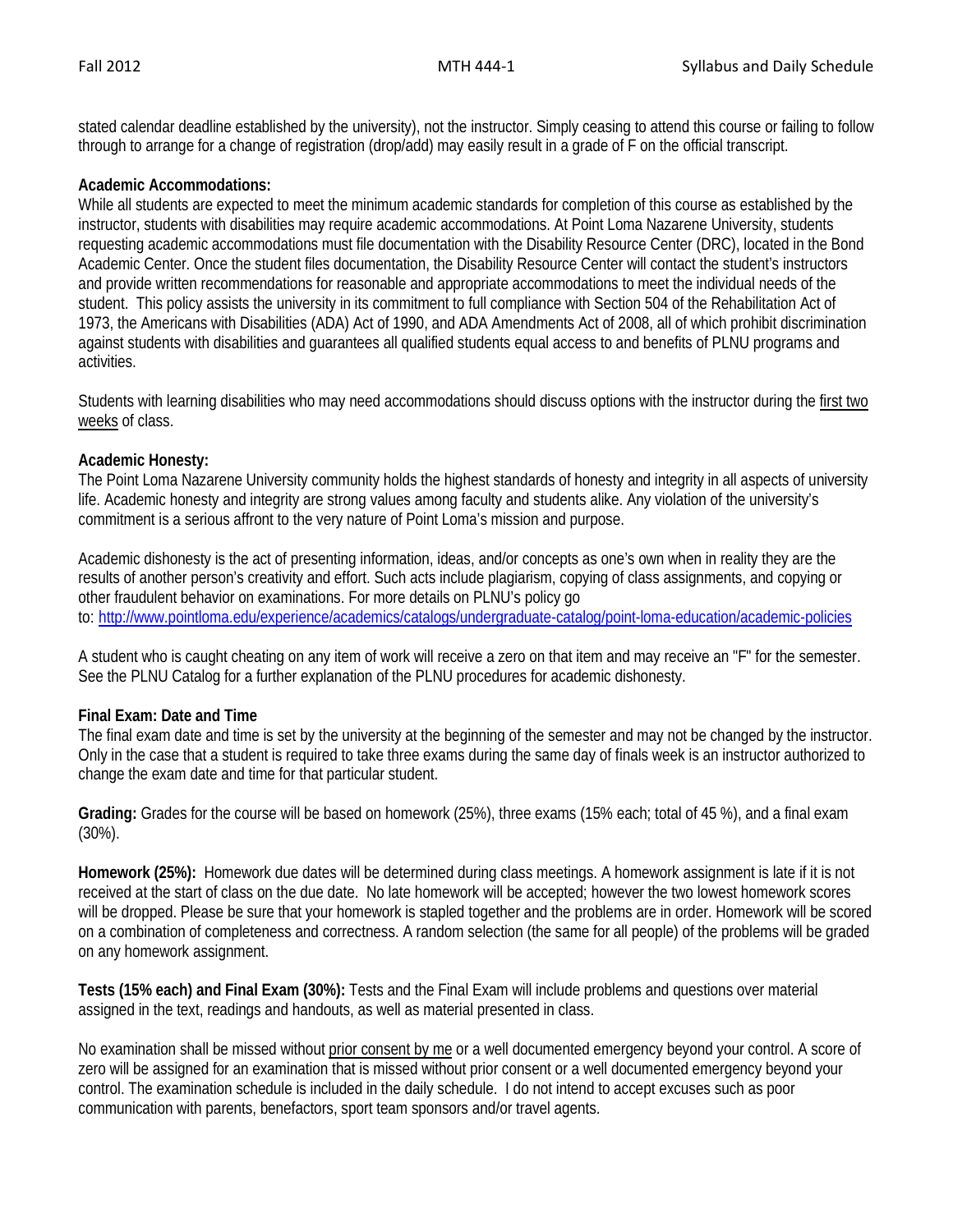## **Final Exam: Date and Time**

The final exam date and time is set by the university at the beginning of the semester and may not be changed by the instructor. Only in the case that a student is required to take three exams during the same day of finals week is an instructor authorized to change the exam date and time for that particular student.

| The Final Exam is COMPREHENSIVE.              |
|-----------------------------------------------|
| December 14 (Friday) 2012, 8:00 am - 10:00 am |

**Grading Scale**: Course grades will be assigned according to the following scale:

| <b>Grading Scale in percentages</b> |                                                            |  |                                                                 |  |  |  |  |
|-------------------------------------|------------------------------------------------------------|--|-----------------------------------------------------------------|--|--|--|--|
|                                     | R                                                          |  |                                                                 |  |  |  |  |
|                                     |                                                            |  | $(87.5, 90)$ $(77.5, 80)$ $(67.5, 70)$                          |  |  |  |  |
|                                     | $[92.5, 100]$ $[82.5, 87.5]$ $[72.5, 77.5]$ $[62.5, 67.5]$ |  |                                                                 |  |  |  |  |
|                                     |                                                            |  | $\boxed{[90, 92.5]}$ $[80, 82.5)$ $[70, 72.5)$ $[60, 62.5)$ $]$ |  |  |  |  |

**Cell Phones:** Turn off any cell phone, pager or things that are distracting while you are in class. Also, do not text or work on other classes while in class (to do so is disrespectful to me and your classmates) and it is not the best use of class time.

## **General Advice:**

- 1. The key to success in this class is to attend lectures regularly and do your homework.
- 2. Read the textbook in advance. Try to stay ahead of the instructor.
- 3. You learn mathematics by doing it yourself.
- 4. You should expect to spend approximately two hours outside of class for every one hour in class working on homework and going over concepts.
- 5. When doing homework, please note it is normal to not be able to do every problem correct on the first attempt. Do not be discouraged, instead seek help.

### **Sources of Help:**

- 1. Me. If you have questions, ask me. See office hours.
- 2. Other classmates. Form study groups! Work together!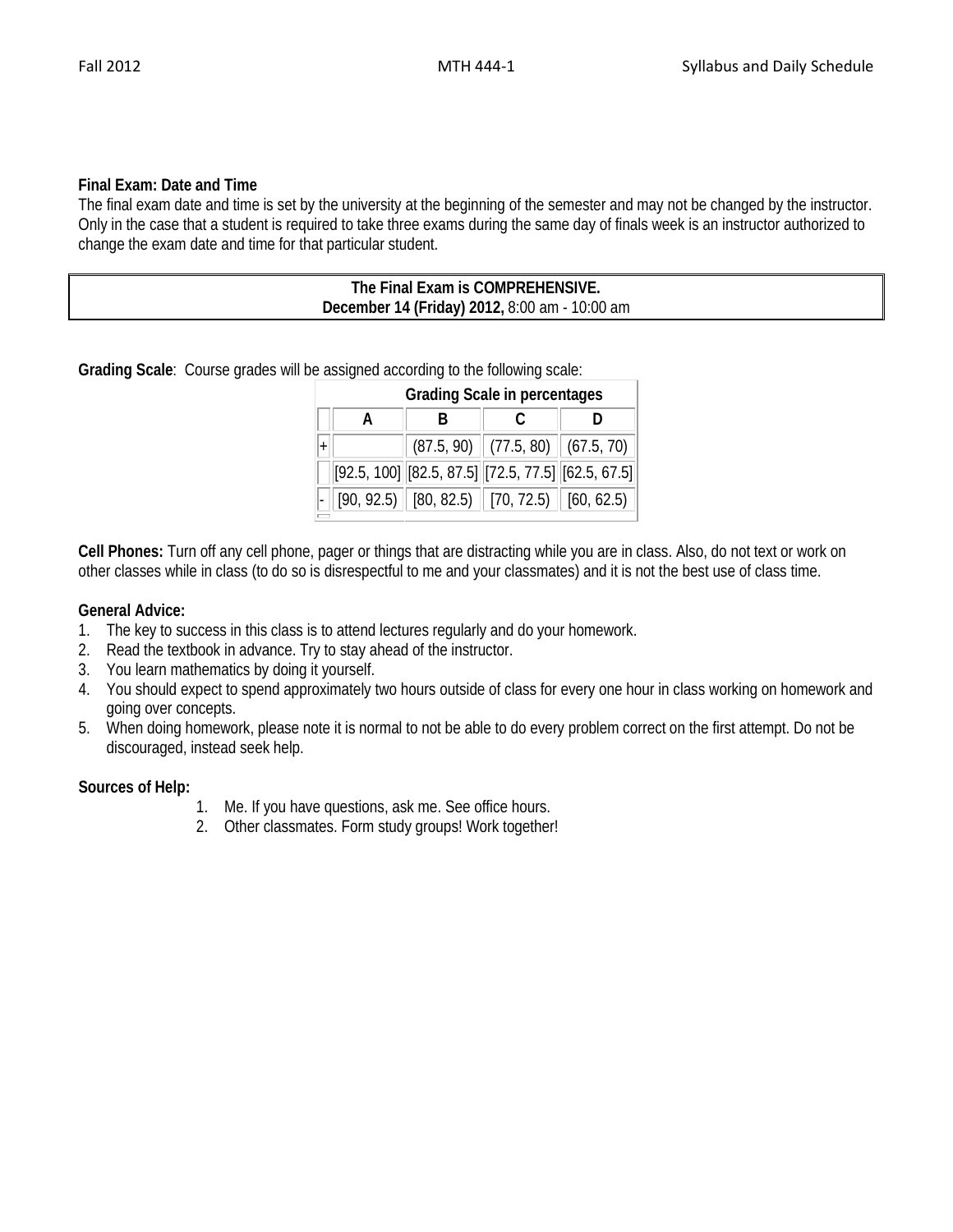| Month     | Monday                 | Tuesday         | Wednesday                 | Thursday        | Friday                                 |
|-----------|------------------------|-----------------|---------------------------|-----------------|----------------------------------------|
| August    | 27                     | 28              | $\overline{29}$           | $\overline{30}$ | $\overline{31}$                        |
| Week 1    |                        | Intro and       | Section 0 and I.1         |                 | 1.1                                    |
|           |                        | Section 0       |                           |                 |                                        |
| September | $\mathbf{3}$           | $\overline{4}$  | 5                         | $\mathbf{6}$    | $\overline{7}$                         |
| Week 2    | Labor Day (No classes) |                 | 1.2                       |                 | $1.2$ and $1.3$                        |
| Week 3    | 10                     | $\overline{11}$ | $\overline{12}$           | $\overline{13}$ | $\overline{14}$                        |
|           | 1.3                    |                 | 1.4                       |                 | 1.5                                    |
| Week 4    | $\overline{17}$        | $\overline{18}$ | $\overline{19}$           | $\overline{20}$ | $\overline{21}$                        |
|           | 1.6                    |                 | 1.6 and 1.7               |                 | 1.7                                    |
| Week 5    | $\overline{24}$        | $\overline{25}$ | 26                        | $\overline{27}$ | $\overline{28}$                        |
|           | II.8                   |                 | II.8                      |                 | Exam 1                                 |
| October   | 1.                     | $\overline{2}$  | 3                         | $\overline{4}$  | 5                                      |
| Week 6    | II.9                   |                 | II.9 and II.10            |                 | II.10                                  |
| Week 7    | 8                      | $\overline{9}$  | $\overline{10}$           | $\overline{11}$ | $\overline{12}$                        |
|           | II.11                  |                 | III.13                    |                 | III.13 and III.14                      |
| Week 8    | $\overline{15}$        | $\overline{16}$ | $\overline{17}$           | $\overline{18}$ | $\overline{19}$                        |
|           | III.14                 |                 | III.15                    |                 | Fall Break (No classes)                |
| Week 9    | $\overline{22}$        | $\overline{23}$ | 24                        | 25              | 26                                     |
|           | III.15                 |                 | <b>IV.18</b>              |                 | Exam 2                                 |
| Week 10   | 29                     | $\overline{30}$ | $\overline{31}$           | $\mathbf{1}$    | $\mathfrak{p}$                         |
|           | IV.18 and II.19        |                 | IV.19 and IV.20           |                 | IV.20 and IV.21                        |
| November  | 5                      | $\mathbf{6}$    | $\overline{7}$            | $\overline{8}$  | 9                                      |
| Week 11   | IV.21                  |                 | IV.22                     |                 | IV.23                                  |
| Week 12   | 12                     | $\overline{13}$ | $\overline{14}$           | $\overline{15}$ | $\overline{16}$                        |
|           | IV.23 and V.26         |                 | V.26                      |                 | Exam 3                                 |
| Week 13   | 19                     | $\overline{20}$ | 21                        | $\overline{22}$ | 23                                     |
|           | V.26 and V.27          |                 | <b>Thanksgiving Break</b> |                 | <b>Thanksgiving Break</b>              |
| Week 14   | 26                     | $\overline{27}$ | 28                        | $\overline{29}$ | 30                                     |
|           | V.27 and VI.29         |                 | VI.29                     |                 | VI.30 and VI.31                        |
| December  | 3                      | 4               | 5                         | 6               | 7                                      |
| Week 15   | VI.31                  |                 | VI.32                     |                 | VI.32 and VI.33                        |
| Week 16   | 10 <sup>°</sup>        | $\overline{11}$ | 12                        | $\overline{13}$ | $\overline{14}$                        |
|           |                        |                 |                           |                 | <b>Final Exam</b>                      |
|           |                        |                 |                           |                 | $(8:00 \text{ am} - 10:00 \text{ am})$ |

**Tentative Schedule:** While topic order may change- the test dates will not.